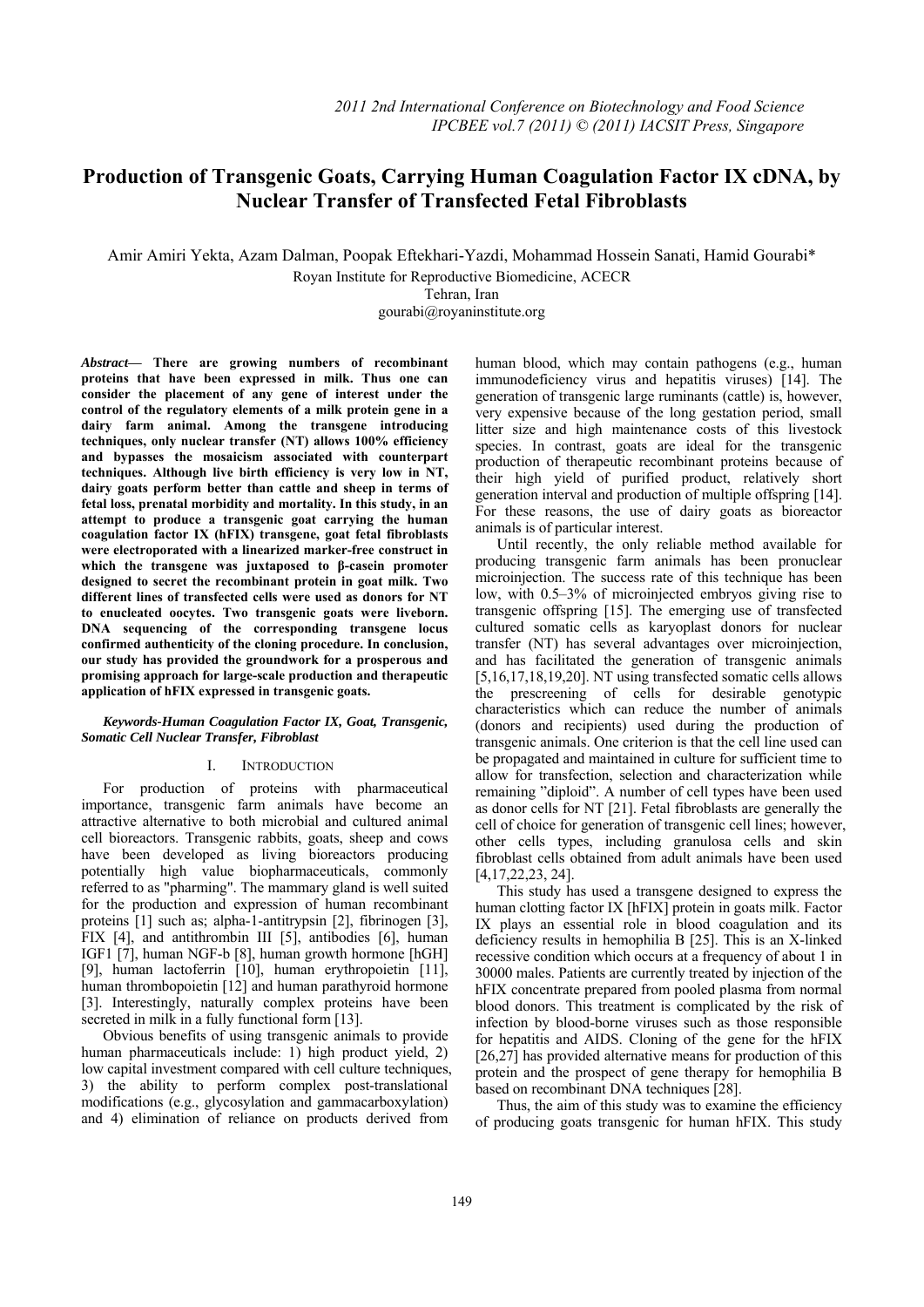resulted in the production of twin transgenic goats that contained the hFIX gene; the first birth of a transgenic goat in Iran.

# II. MATERIALS AND METHODS

# *A. Production of gene construct*

The cDNA encoding hFIX was constructed from liver cells by RT/PCR. The primers contained *XhoI* sites in the 5' end in order to synthesize hFIX cDNA and subcloning of pBC1 was designed. (Forward: 5'- CTCGAGCCACCATGCAGCGCGTGAACATGATC-3' Reverse: 5'- CTCGAGTCATTAAGTGAGCTTTGTTTTTTCCTTA -3'). PCR amplification consisted of 30 cycles with annealing at 58ºC for 30 sec and extension at 72ºC for 45 sec. The PCR product was cloned into the T vector (pTZ57R/T) followed by digestion and sequencing and subsequently cloned into pBC1 (Invitrogen) (Fig. 1).



### *B. Preparation of adult goat fibroblast cells*

This step was carried out based on a method described by Yu et al. (2003). The ear of a female goat, 1.5 years of age was shaved and disinfected with 70% ethanol before a piece of skin was excised. The epidermis and hypodermis were removed with a scalpel blade and the dermis was cut into small pieces  $(2 \times 2 \text{mm})$ . Pieces of skin were put in culture dishes containing DMEM supplemented with 15% FBS and incubated at  $38^{\circ}$ C in a humid atmosphere containing  $5\%$  CO<sub>2</sub>. The medium was refreshed every 2–3 days. When the cells reached confluency, after ten days of culture, tissue pieces were removed and cells were washed with PBS, and detached from dishes by adding trypsin ⁄EDTA for 2 min at 38°C. Cells were trypsinized and frozen with 10% DMSO and stored in liquid nitrogen

### *C. Isolation and Transfection of the goat fetal fibroblast cells*

The goat fetal fibroblast cells used as karyoplast donors were prepared as previously described [5] At 90% confluencey, about  $10^7$  cells were harvested and mixed with 10 to 40 µg of the linearize gene-targeted cassette, transferred into a 0.4 cm cuvette (Bio-Rad) and subjected to a pulse of 217-218 volts delivered by a Gene Pulser (Bio-Rad München, Germany). After transfection the cell/DNAmix was incubated in DMEM medium containing 10% FBS for 15 min at room temperature, before being plated in 10 cm pettri- dishes in DMEM without selection. After 24 h, the culture medium was refreshed.

# *D. Identification of transfected by PCR and FISH*

 Three–five days after transfection, a part of the cells were considered for PCR analysis for identification of transfected cells. Genomic DNA was extracted by phenol/chloroform standard protocol and used as template for PCR.

Mini-prep extracted recombinant plasmid (pBC1-hFIX) was labeled base on a nick translation method using DNA Labeling kit (Vysis, Abbott Molecular) according to the manufacturer's instructions and the probe was hybridized on PCR-positive metaphase preparations according to standard FISH procedure. Positive cells were isolated and used for NT.

## *E. Nuclear transfer*

Collected and processed oocytes were placed into manipulation drops (EmCare supplemented with 1% goat serum) and covered with an overlay of mineral oil. The zona pellucida was punctured and the polar body and metaphase plate was removed by aspirating a minimal amount of surrounding cytoplasm. After each individual oocyte was enucleated, the donor cell was transferred into the perivitelline space of the enucleated oocyte. Following reconstruction, karyoplast/oocyte couplets were transferred to TCM 199/goat serum and incubated at least 30 min prior to fusion and activation.

#### *F. Fusion and activation*

Fusion and activation were performed at room temperature. Couplets were manually aligned equidistant between two stainless steel electrodes of a 0.5 mm gap fusion chamber (Genetronics Biomedical, San Diego, CA, USA) overlaid with fusion buffer (sorbitol, 0.25 M, calcium acetate 100 µM, magnesium acetate 0.5 mM BSA, 0.1%) and fused by a single DC pulse (2.39 kV/cm for 25 μsec) delivered by a BTX Electrocell Manipulator 200 (Gentronics, San Diego, CA). Couplets were evaluated for fusion after a 1 h incubation period in TCM and then activated.

Fused couplets were activated by a 5 min exposure to 5 μM ionomycin and then incubated for 5 h in 2 mM 6 dimethylaminopurine prepared in global medium (Vitrolife). Following activation, the reconstructed embryos were washed and cultured under oil in 50 μl droplets of global medium for 72 h (four- and eight-cell stages) prior to transfer to recipient females.

#### *G. Embryo transfer*

Four- and eight-cell stage embryos were surgically transferred to synchronized recipients on day two of their estrus cycle (day 0=estrus). Immediately prior to transfer, embryos were placed in global medium supplemented with 10% FBS. Utilizing a 3.5 Fr G Tom Cat Catheter attached to a 1 ml syringe, 4-6 embryos were transferred into the oviduct of each recipient.

# *H. Transgene analysis of offspring*

PCR reactions were performed on the extracted genomic DNA of two goats with specific primers designed for amplification of the gene construct. Subsequently, the PCR products were sequenced.

### *I. Statistical analysis*

Statistical analyses were confirmed by ANOVA. Differences between experimental groups were evaluated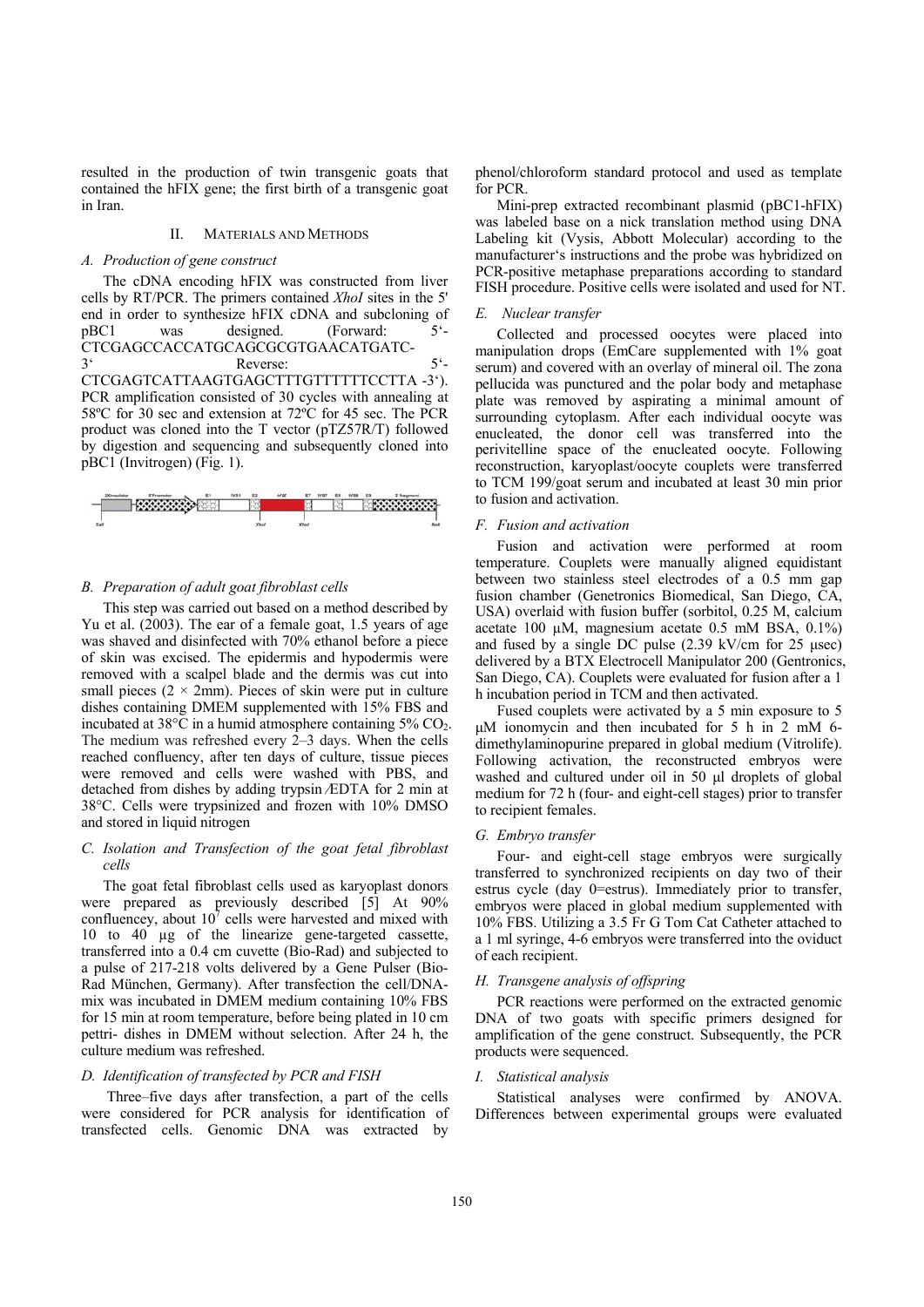with the T-test. Data were expressed as mean±SD and P<0.05 was considered significant.

### III. RESULTS

# A. Oocyte maturation, embryo reconstruction and embryo development

F Seventy one percent of the 1488 recovered oocytes reached the MII stage (Table I). A total of 568 couplets from adult fibroblast cells were produced, which resulted in an overall reconstruction rate of 54.9±13.6 (568 couplets/1074 mature oocytes) for this experiment. The overall fusion and cleavage rates were  $77.5 \pm 14.9$  and  $68.5 \pm 15.0$ , respectively.

A total of 21 recipient does received an average of 5 embryos. Three of the recipients maintained gestation until two months. The pregnancy rate at 30 days of gestation was  $14.28\%$  (3/21).

Following a maturation interval of 18 to 22 h,  $71.6 \pm 12.0$ of 1231 recovered oocytes reached the MII stage. A total of 439 couplets from fetal fibroblast cells were produced, resulting in an overall reconstruction rate of  $54.5 \pm 19.1$  (439 couplets/863 mature oocytes) for this experiment. The overall fusion and cleavage rates were 74.2±17.5 and  $61.3 \pm 16.6$ , respectively.

The development of 439 NT couplets reconstructed from donor cells were assessed (Table I). The rate of fusion of NT embryos reconstructed was  $74.2 \pm 17.5$ . Of the 344 fused embryos, 208 (61.3 $\pm$ 16.6) cleaved and were subsequently 64 embryos transferred to 12 recipients.

**TARLEI** RATE OF OOCYTE MATURATION, EMBRYO RECONSTRUCTION AND EMBRYO DEVELOPMENT RATES IN GOAT TRANSGENIC ADULTS AND FETAL FIBROBLAST CELLS (MEAN±SD).

| Donor cell                    | Fetal fibroblast cells | Adult fibroblast cells |
|-------------------------------|------------------------|------------------------|
| No. ovaries                   | 690                    | 649                    |
| No. oocytes recovered         | 1231                   | 1488                   |
| No. (%) oocytes matured       | 863 (71.6±12.0)        | 1074 (70.5±12.7)       |
| No. (%) couplets produced     | 439 (54.5±19.1)        | 568 (54.9±13.6)        |
| No. (%) couplets fused        | 344 (74.2±17.5)        | 435 (77.5±14.9)        |
| No. (%) embryos               | 208 (61.3±16.6)        | 285 (68.5±15.0)        |
| No. embryos transferred       | 64                     | 150                    |
| No. recipients                | 12                     | 21                     |
| No. (%) does pregnant, day 30 | 2(16.6)                | 3(14.28)               |
| No. healthy offspring         |                        | 0                      |

### B. Verification of transfected fibroblast cells

A total of 120 cultured plates of transfected fibroblast cells were analyzed by PCR and subsequently by single-cell PCR reactions, among them three plates appeared as positive.

The positive samples were subjected for, FISH, by using whole gene construct, as a probe .As the results indicates the transgene was integrated in a single position in two out of three cells and at two sites in the third one (Fig. 2). The first two lines of the fetal fibroblast cells were used for NT.

# C. Embryo transfer and cloned transfer offspring

An average of five embryos was transferred into 21 and 12 recipients in experiments 1 and 2, respectively. Two pregnancies were detected in group2 and no pregnancies were detected in group 1 (Table I). One recipient maintained conceptuses throughout gestation. Twin transgenic kids were

born at 147 days of gestation. Both offspring were healthy and vigorous at birth, and weighed 2 kg and 2.5 kg. The pregnancy rate, based on the number of pregnant recipients per total number of recipients, was 16.6%.



Figure 2. Single integration site of one of the transfected cell lines mapped with FISH analysis

#### D. Live born transgenicity confirmation

A DNA fragment of the expected sizes corresponding to specific subfragments of the hFIX coding region was amplified when PCR was carried out on the genomic DNA of the live born goats (Fig. 3). Comparison of the PCR products DNA sequences against the GeneBank database was performed, using the BLAST program [29], indicating the presence of the hFIX transgene in the two live born goats.



Figure 3. (a) 1386 bp (b) 537 bp fragments amplified from the genomic DNA of the live born goats with different pairs of primers. Lanes 1: 1 Kb DNA ladder, Lanes 2: Goat no.1 (Shangoole), Lanes 3: Goat no.2 (Mangoole), Lanes 4: Positive control (gene construct), Lanes 5, 6, 7: Negative control (normal goats), Lanes 8: Negative control (without template), Lanes 9: Express DNA ladder

had been a provision since the onset of recombinant DNA technology a number of years ago. Improvements in transgenesis methodologies have made it possible to virtually produce any desirable known protein. Not long after the generation of the first transgenic mice, attention was focused on farm animals as biofactories and soon, theories were developed and implemented [13,30,31]. Over the past two decades, production of transgenic livestock has been proven to be feasible and the outcome has shed light on new in different fields, particularly possibilities the pharmaceutical industry [13].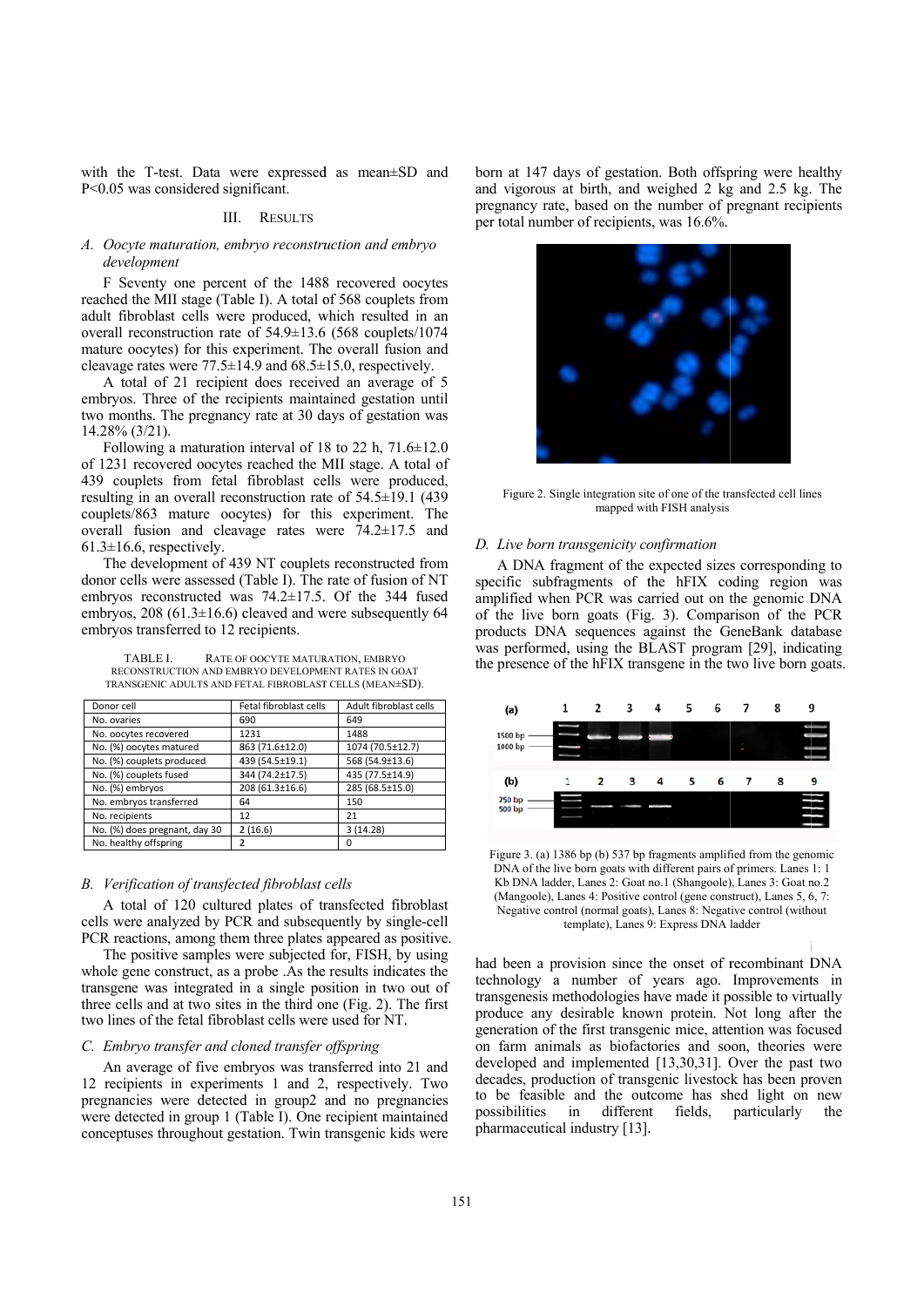The present study is meant to report live birth of a twin pregnancy, a major success obtained thus far in an attempt to generate transgenic goats with the ability to secrete hFIX in milk. The following paragraphs address the logic behind each choice in the experimental steps throughout the project; including hFIX as the recombinant protein, the animal system as the appropriate bioreactor system, mammary gland as the secretory organ, the use of goats as the appropriate livestock, NT as the transgene introducing technique, choice of marker-free transgenesis strategy and a final discussion of the results.

The advent of recombinant DNA technology has paved the way to a prosperous future for the cure of patients with hemophilia B or Christmas disease. These patients are currently treated by replacement therapy with infusion of factor IX concentrate purified from pooled plasma from healthy blood donors. This infusion is risky due to the potential infection by blood-borne viruses such as HBV and HIV. The cloning of the corresponding gene for hFIX has provided a tool for alternative approaches such as synthetic production of hFIX in bioreactor systems and gene therapy.

Bioreactors for the synthesis of recombinant proteins are gradually shifting from cells to animals. Currently more than 60% of recombinant proteins are produced in cell culture systems [32]. Although many cell types from different sources have been successfully cultured *in vitro* since the first establishment of the eukaryotic cell line, only a few genetically modified cell lines have been used as bioreactors owing to the biosafety concerns related to drug production [33]. Biological requirements of cell cultures in addition to the sophisticated technology required have significant production costs at the industrial level. Therefore, the search for a more efficient and ideal expression system for proteins has led to the use of genetically modified animals as bioreactors for the production of recombinant products.

Milk is currently the best available bioreactor [34,35,36,37,38]. Secretion to the extracellular environment as the main strategy for the production of recombinant proteins with pharmaceutical interest has long been the subject of biotechnology. Transgenes in animals are expressed in the specialized cells of a tissue and the product is secreted into a body fluid. The efficiency of the bioreactor is a function of the secretory capacity of the tissue and the ease in collecting the fluid containing the transgene product [39]. Transgenic products have been expressed in several body fluids; however, due to its high secretory capacity and the ease of milk extraction, the mammary gland is the best appropriate organ for the production of recombinant proteins [40].

Detailed studies have demonstrated that milk is a milieu within which various recombinant proteins, even complex molecules, can be secreted in fully functional forms [3,41,42,43,44]. There is also a report on fully functional hFIX produced from a transgenic ewe showing that the mammary gland is capable of performing all the posttranslational modifications necessary to convert the nascent polypeptide chain into its active protein form [45] and therefore a transgenic goat can be a suitable means of hFIX production.

The choice of the bioreactor system not only depends on the secretory performance and the type of post-translational modifications, but on several other issues, including economical advantages, health related concerns, the ease in handling the research, and future industrial maintenance, to name a few. Several animals can be exploited as bioreactors for the production of recombinant proteins, considering that large scale production is attainable with dairy animals. Goats with short breeding generation intervals and multiple offspring per pregnancy are preferred when compared to other farm animals. More importantly, goat-to-human transmittable diseases are less severe than other farm animals, such as cows. Pregnancy complications, giant fetus syndrome, lung anomalies, metabolic deficiencies and in general terms, problems with prenatal and neonatal morbidity and mortality associated with NT are less frequent in goats than sheep and cattle. All the above mentioned issues were the criteria of this investigation to choose goats as the proper bioreactor [13].

The NT technique has been proven to be efficient in goats [5]. This approach was also successfully used to obtain a transgenic ewe with the hFIX gene [4]. Apparently the method outweighs its counterpart techniques in a few aspects: for cloning in comparison with pronuclear microinjection, fewer animals are needed to provide the same number of transgenic ewes [4]. Unlike microinjection, the transfection takes place in culture which allows for the selection of cellular clones according to desired transgene copy number and integration site. Female sex selection is another advantage of NT which offers a 100% certainty instead of 50% and thus at least one generation closer to manipulated milk production. NT also provides the opportunity to choose between donors of high genetic value with proven performance. More importantly, among the transgene introducing techniques, only NT allows homogeneity of the produced animal and circumvents the mosaicism associated with counterpart techniques.

The fusion of the karyoplast into an enucleated oocyte and subsequent activation are important steps for production of live offspring by NT. While electronic fusion of the donor karyoplast into the enucleated oocyte is the most common method used, many different methods for activation and the time of the activation step for the initiation of embryo development in domestic species have been demonstrated [46]. This study showed that the recommended method for the activation of reconstructed oocytes was to expose them to ionomycin for 5 min and 6DMAP for 5 h. Those oocytes which were activated with this protocol showed satisfactory cleavage and development.

The synchronization of the recipient with the embryo age will have a direct effect on the probability of pregnancy. In our study four- to eight-cell embryos were transferred to the recipients who had undergone the estrus phase in the previous 48-60 h. We estimated that at the time of embryo transfer, the recipients had ovulated about 60 h prior to transfer. Synchronization between the recipients and the development stage of reconstructed embryos was an effort to compensate the slow development of reconstructed embryos. Additionally, 16.6 and 14.2% of the recipients became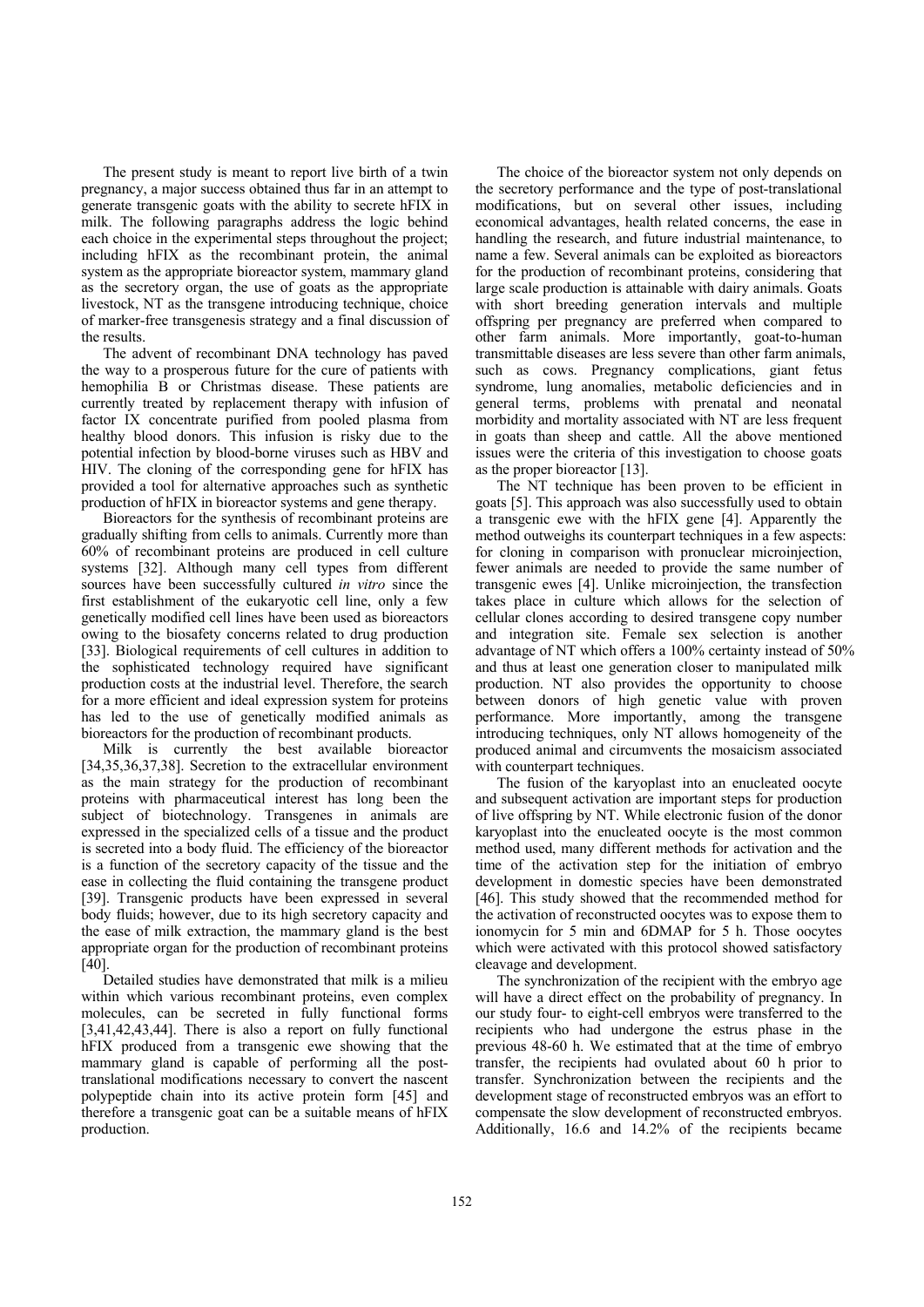pregnant from fetal and adult fibroblast cells, respectively and consequently, 8% of fetal fibroblast cells resulted in birth. This pregnancy rate was based on the total number of pregnant recipients to the total number of recipients was more than the pregnancy rate achieved in the study of Baguisi et al., (1999).

Surprisingly, our results showed that coat color in goats is an X-linked trait or epigenetically controlled regarding imprinted genes, because the two kids were genetically proven to be clones of the same donor and yet differentially colored.

In essence, numerous reports have been published on the work on the expression of hFIX in transgenic animals; however, to date no report has been published on transgenic goats incorporating the gene for hFIX. Here we report the first transgenic goats harboring the expression cassette for hFIX. Although a significant progress has been made in producing the modified goats of interest, complementary studies are required to ensure efficient transgene expression. The transgenic strain-to-strain variability in expression which is attributed to a phenomenon called position effect is the main reason. In addition, biochemical and biophysical characteristics of the resultant hFIX including posttranslational modifications, protein functionality and activity remain to be identified.

#### ACKNOWLEDGMENTS

The authors are thankful to Dr. Mojtaba Rezazadeh Valojerdi, Dr. AbdolHossein Shahverdi, Rahman Fakheri, Hamed Vazirinasab, Dr. Mohammad Taghi Daneshzadeh, Dr. Mahdi Vojgani, Dr. Alireza Zomorodipour, Nayyeralsadat Fatemi, Zeinab Vahabi and Najmehsadat Masoudi for their precious technical assistance.

### **REFERENCES**

- [1] E. A. Maga, J. D. Murray, Mammary gland expression of transgenes and the potential for altering the properties of milk, Biotechnol. (N Y) , vol. 13, pp. 1452-1457, 1995.
- [2] G. Wright, A. Carver, D. Cottom, D. Reeves, A. Scott, P. Simons, I. Wilmut, I. Garner, A Colman, High level expression of active human alpha-1-antitrypsin in the milk of transgenic sheep, Biotechnology. (N Y), vol. 9, pp. 830-834, 1991.
- [3] D. Prunkard, I. Cottingham, I. Garner, S. Bruce, M. Dalrymple, G. Lasser, P. Bishop, D. Foster, High-level expression of recombinant human fibrinogen in the milk of transgenic mice. Nat Biotechnol. Vol. 14, pp. 867-871, 1996.
- [4] A. E. Schnieke, A. J. Kind, W. A. Ritchie, K, Mycock, A. R. Scott, M. Ritchie, I. Wilmut, A. Colman, K. H. Campbell, Human factor IX transgenic sheep produced by transfer of nuclei from transfected fetal fibroblasts. Sci. vol. 278, pp. 2130-2133, 1997.
- [5] A. Baguisi, E. Behboodi, D. T. Melican, J. S. Pollock, M. M. Destrempes, C. Cammuso, J. L. Williams, S. D. Nims, C. A. Porter, P. Midura, M. J. Palacios, S. L. Ayres, R. S. Denniston, M. L. Hayes, C. A. H. M. Ziomek, Meade, R. A. Godke, W. G. Gavin, E. W. Overström, Y. Echelard, Production of goats by somatic cell nuclear transfer, Nat Biotechnol. Vol. 17, pp. 456-461, 1999.
- [6] D. P. Pollock, J. P. Kutzko, E. Birck-Wilson, J. L. Williams, Y. Echelard, H. M. Meade, Transgenic milk as a method for the production of recombinant antibodies, J. Immunol. Methods. Vol. 231, pp. 147-157, 1999.
- [7] N. Zinovieva, C. Lassnig, D. Schams, U. Besenfelder, E. Wolf, S. Müller, L. Frenyo, J. Seregi, M. Müller, G. Brem, Stable production

of human insulin-like growth factor 1 (IGF-1) in the milk of hemiand homozygous transgenic rabbits over several generations, Transgenic Res. vol. 7, pp. 437-447,1998.

- [8] S. Coulibaly, U. Besenfelder, M. Fleischmann, N. Zinovieva, A. Grossmann, M. Wozny, I. Bartke, M. Tögel, M. Müller, G. Brem, Human nerve growth factor beta (hNGF-beta): mammary gland specific expression and production in transgenic rabbits, FEBS Lett. Vol. 444, pp. 111-116, 1999.
- [9] E. Devinoy, D. Thépot, M. G. Stinnakre, M. L. Fontaine, H. Grabowski, C. Puissant, A. Pavirani, L. M. Houdebine, High level production of human growth hormone in the milk of transgenic mice: the upstream region of the rabbit whey acidic protein (WAP) gene targets transgene expression to the mammary gland, Transgenic Res. Vol. 3, pp. 79-89, 1994.
- [10] G. J. Platenburg, E. P. Kootwijk, P. M. Kooiman, S. L. Woloshuk, J. H. Nuijens, P. J. rimpenfort, F. R. Pieper, H. A. de Boer, R. Strijker ,Expression of human lactoferrin in milk of transgenic mice, Transgenic Res. Vol. 3, pp. 99-108, 1994.
- [11] M. Massoud, J. Attal, D. Thépot, H. Pointu, M. G. Stinnakre, M. C. Théron, C. Lopez, L. M. Houdebine, The deleterious effects of human erythropoietin gene driven by the rabbit whey acidic protein gene promoter in transgenic rabbits, Reprod Nutr Dev. Vol. 36, pp. 555- 563, 1996.
- [12] B. H. Sohn, S. J. Kim, H. Park, S. K. Park, S. C. Lee, H. J. Hong, Y. S. Park, K. K. Lee, Expression and characterization of bioactive human thrombopoietin in the milk of transgenic mice, DNA Cell Biol. Vol. 18, pp. 845-852, 1999.
- [13] L. M. Houdebine, Transgenic animal bioreactors, Transgenic Res. Vol. 9, pp. 305-320, 2000.
- [14] H. M. Meade, Y. Echelard, C. A. Ziomek, Expression of recombinant proteins in the milk of transgenic animals. In Gene Expression Systems: Using Nature for the Art of Expression, J. M. Fernandez and J. P. Hoeffler, eds. Academic Press. San Diego, pp. 399–427, 1998.
- [15] W. G. Gavin, In Transgenic animals—generation and use, Harwood Academic Publishers. Amsterdam, pp. 19–21, 1996.
- [16] K. H. Campbell, J. McWhir, W. A. Ritchie, I. Wilmut, Sheep cloned by nuclear transfer from a cultured cell line, Nat. vol. 380, pp. 64-66, 1996.
- [17] J. B. Cibelli, S. L. Stice, P. J. Golueke, J. J. Kane, J. Jerry, C. Blackwell, F. A. Ponce de Leon, J. M. Robl, Cloned transgenic calves produced from nonquiescent fetal fibroblasts, Sci. vol. 281, pp. 1256- 1258, 1998.
- [18] A. Onishi, M. Iwamoto, T. Akita, S. Mikawa, K. Takeda, T. Awata, H. Hanada, A. C. Perry, Pig cloning by microinjection of fetal fibroblast nuclei, Sci. vol. 289, pp. 1188-1190, 2000.
- [19] I. A. Polejaeva and K. H. Campbell, New advances in somatic cell nuclear transfer: Applications in transgenesis, Theriogenology. Vol. 53, pp. 117-126, 2000.
- [20] I. Wilmut, A. E. Schnieke, J. McWhir, A. J. Kind, K. H. S. Campbell, Viable offspring derived from fetal and adult mammalian cells, Nat. vol. 385, pp. 810-813, 1997.
- [21] E. Wolf, W. Schernthaner, V. Zakhartchenko, K. Prelle, M. Strojkovic, G. Brem, Transgenic technology in farm animals progress and perspectives, Exp Physiol. Vol. 85, pp. 615–625, 2000.
- [22] S. Arat, S. J. Rzucidlo, J. Gibbons, K. Miyoshi, S. L. Stice, Production of transgenic bovine embryos by transfer of transfected granulosa cells into enucleated oocytes, Mol Reprod Dev. Vol. 60, pp. 20–26, 2000.
- [23] S. Arat, J. Gibbons, S. J. Rzucidlo, D. S. Respess, M. Tumlin, S. L. Stice, In vitro development of bovine nuclear transfer embryos from transgenic clonal lines of adult and fetal fibroblast cells of the same genotype, Biol Reprod. Vol. 66, pp. 1768–1774, 2002.
- [24] K. W. Park, B. Kuhholzer, L. Lai, Z. Machaty, Q. Y. Sun, B. N. Day, R. S. Prather, Development and expression of the green fluorescent protein in porcine embryos derived from nuclear transfer of transgenic granulosa-derived cells, Anim Reprod Sci. Vol. 68, pp. 111–120, 2001.